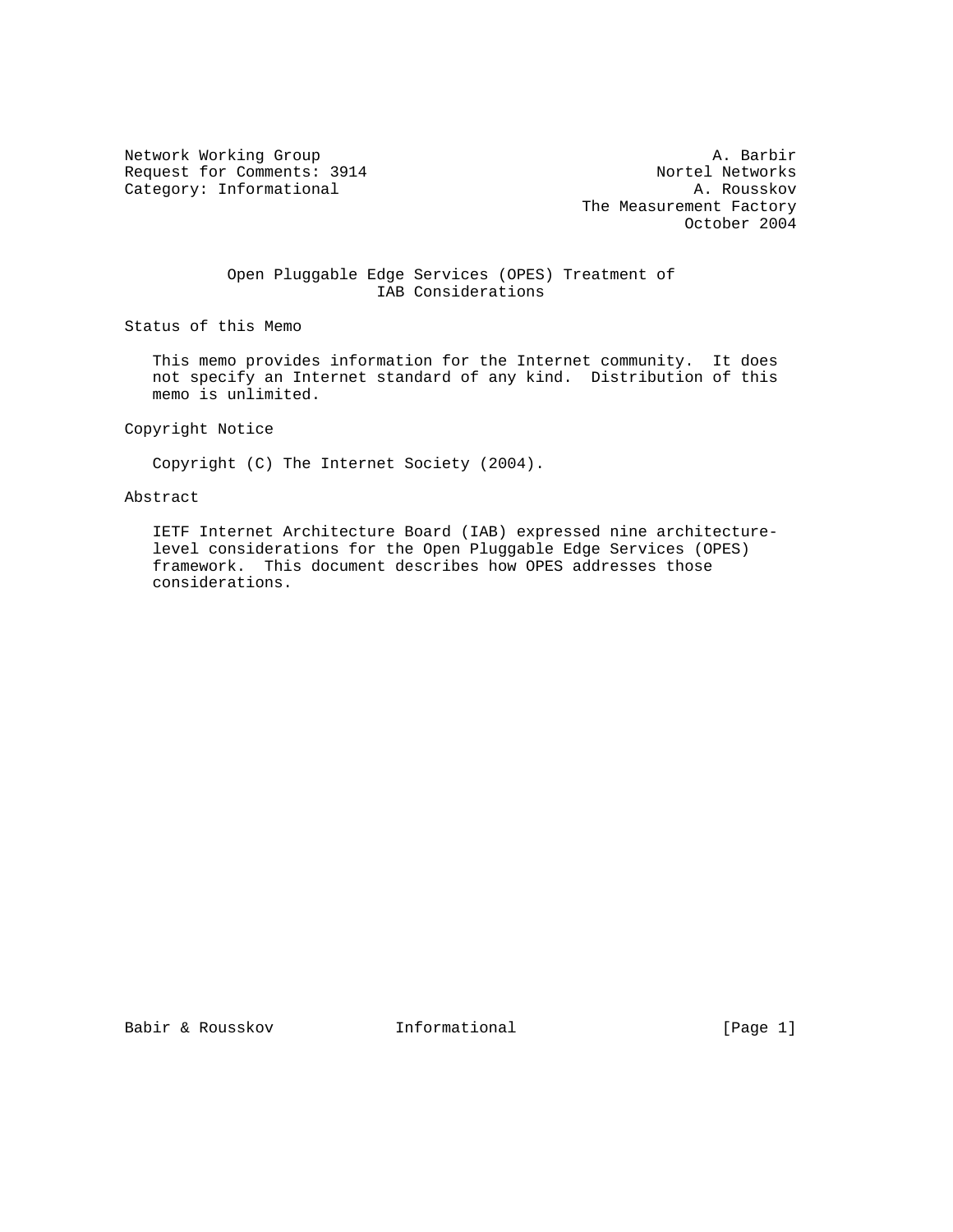Table of Contents

| 2.             |                                                                 |
|----------------|-----------------------------------------------------------------|
| 3.             | Consideration $(2.1)$ 'One-party consent'<br>$\mathcal{R}$      |
| 4.             | Consideration (2.2) 'IP-layer communications'<br>$\overline{4}$ |
| 5 <sub>1</sub> | Notification Considerations 5                                   |
|                | 5.1. Notification versus trace.<br>6                            |
|                | 5.2. An example of an OPES trace for HTTP 8                     |
|                | 5.3. Consideration (3.1) 'Notification' 9                       |
|                | 5.4. Consideration (3.2) 'Notification' 10                      |
| б.             | Consideration (3.3) 'Non-blocking' 10                           |
| 7 <sub>1</sub> | Consideration (4.1) 'URI resolution' 11                         |
| 8.             | Consideration (4.2) 'Reference validity' 11                     |
| 9.             | Consideration (4.3) 'Addressing extensions' 12                  |
|                | 10. Consideration (5.1) 'Privacy' 12                            |
|                | 11. Consideration 'Encryption' 12                               |
|                | 12. Security Considerations 13                                  |
|                |                                                                 |
|                |                                                                 |
|                | 14.1. Normative References 14                                   |
|                | 14.2. Informative References 14                                 |
|                |                                                                 |
|                |                                                                 |
|                |                                                                 |

### 1. Introduction

 The Open Pluggable Edge Services (OPES) architecture [RFC3835], enables cooperative application services (OPES services) between a data provider, a data consumer, and zero or more OPES processors. The application services under consideration analyze and possibly transform application-level messages exchanged between the data provider and the data consumer.

 In the process of chartering OPES, the IAB made recommendations on issues that OPES solutions should be required to address. These recommendations were formulated in the form of a specific IAB considerations document [RFC3238]. In that document, IAB emphasized that its considerations did not recommend specific solutions and did not mandate specific functional requirements. Addressing an IAB consideration may involve showing appropriate protocol mechanisms or demonstrating that the issue does not apply. Addressing a consideration does not necessarily mean supporting technology implied by the consideration wording.

Babir & Rousskov **Informational** [Page 2]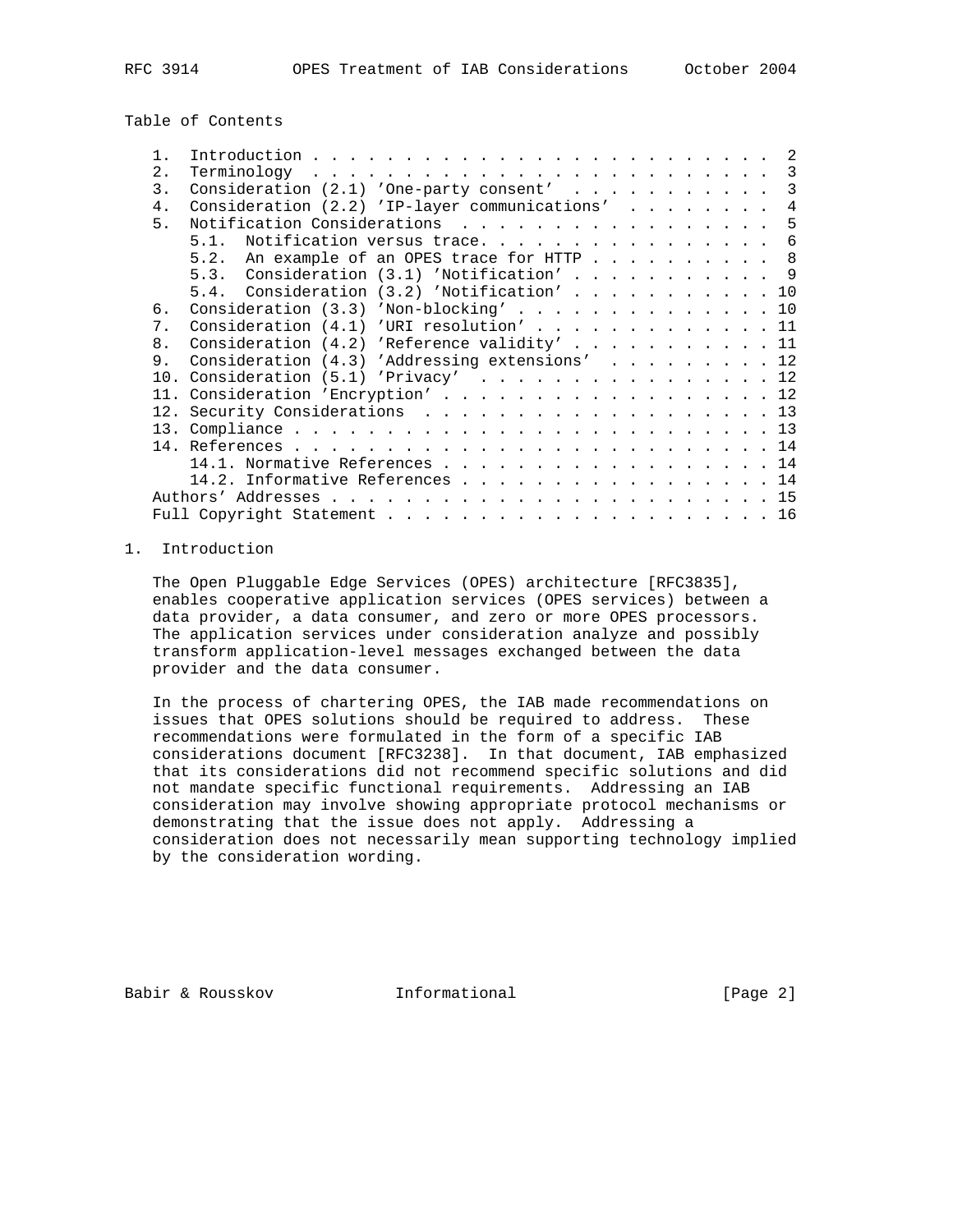The primary goal of this document is to show that all formal IAB recommendations are addressed by OPES, to the extent that those considerations can be addressed by an IETF working group. The limitations of OPES working group to address certain aspects of IAB considerations are also explicitly documented.

 IAB considerations document [RFC3238] contains many informal recommendations. For example, while the IAB informally requires OPES architecture to "protect end-to-end data integrity by supporting end-host detection and response to inappropriate behavior by OPES intermediaries", the IAB has chosen to formalize these requirements via a set of more specific recommendations, such as Notification considerations addressed in Section 5.3 and Section 5.4 below. OPES framework addresses informal IAB recommendations by addressing corresponding formal considerations.

 There are nine formal IAB considerations [RFC3238] that OPES has to address. In the core of this document are the corresponding nine "Consideration" sections. For each IAB consideration, its section contains general discussion as well as references to specific OPES mechanisms relevant to the consideration.

2. Terminology

 This document does not introduce any new terminology but uses terminology from other OPES documents.

3. Consideration (2.1) 'One-party consent'

 "An OPES framework standardized in the IETF must require that the use of any OPES service be explicitly authorized by one of the application-layer end-hosts (that is, either the content provider or the client)." [RFC3238]

 OPES architecture requires that "OPES processors MUST be consented to by either the data consumer or data provider application" [RFC3835]. While this requirement directly satisfies IAB concern, no requirement alone can prevent consent-less introduction of OPES processors. In other words, OPES framework requires one-party consent but cannot guarantee it in the presence of incompliant OPES entities.

 In [RFC3897], the OPES architecture enables concerned parties to detect unwanted OPES processors by examining OPES traces. While the use of traces in OPES is mandatory, a tracing mechanism on its own cannot detect processors that are in violation of OPES specifications. Examples include OPES processors operating in stealth mode. However, the OPES architecture allows the use of content signature to verify the authenticity of performed

Babir & Rousskov 1nformational [Page 3]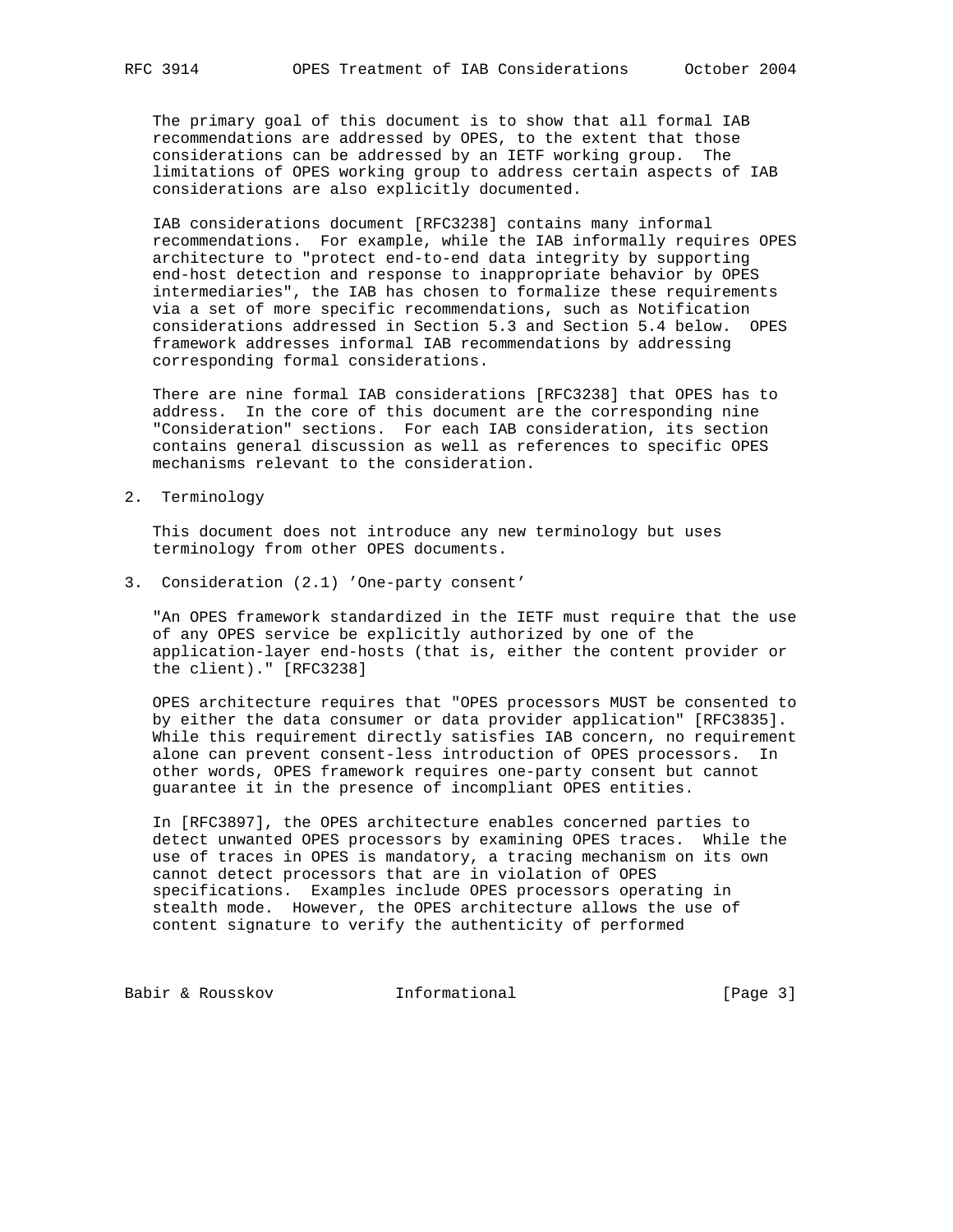adaptations. Content signatures is a strong but expensive mechanism that can detect any modifications of signed content provided that the content provider is willing to sign the data and that the client is willing to either check the signature or relay received content to the content provider for signature verification.

 OPES entities may copy or otherwise access content without modifying it. Such access cannot be detected using content signatures. Thus, "passive" OPES entities can operate on signed content without the data consumer or provider consent. If content privacy is a concern, then content encryption can be used. A passive processor is no different from any intermediary operating outside of OPES framework. No OPES mechanism (existing or foreseeable) can prevent non-modifying access to content.

 In summary, the one-party consent is satisfied by including the corresponding requirement in the IAB architecture document. That requirement alone cannot stop incompliant OPES entities to perform consent-less adaptations, but OPES framework allows for various means of detecting and/or preventing such adaptations. These means typically introduce overheads and require some level of producer consumer cooperation.

4. Consideration (2.2) 'IP-layer communications'

 "For an OPES framework standardized in the IETF, the OPES intermediary must be explicitly addressed at the IP layer by the end user" [RFC3238].

 The OPES architecture requires that "OPES processors MUST be addressable at the IP layer by the end user (data consumer application)" [RFC3835]. The IAB and the architecture documents mention an important exception: addressing the first OPES processor in a chain of processors is sufficient. That is, a chain of OPES processors is viewed as a single OPES "system" at the address of the first chain element.

 The notion of a chain is not strictly defined by IAB. For the purpose of addressing this consideration, a group of OPES processors working on a given application transaction is considered. Such a group would necessarily form a single processing chain, with a single "exit" OPES processor (i.e., the processor that adapted the given message last). The OPES architecture essentially requires that last OPES processor to be explicitly addressable at the IP layer by the data consumer application. The chain formation, including its exit point may depend on an application message and other dynamic factors such as time of the day or system load.

Babir & Rousskov **Informational** [Page 4]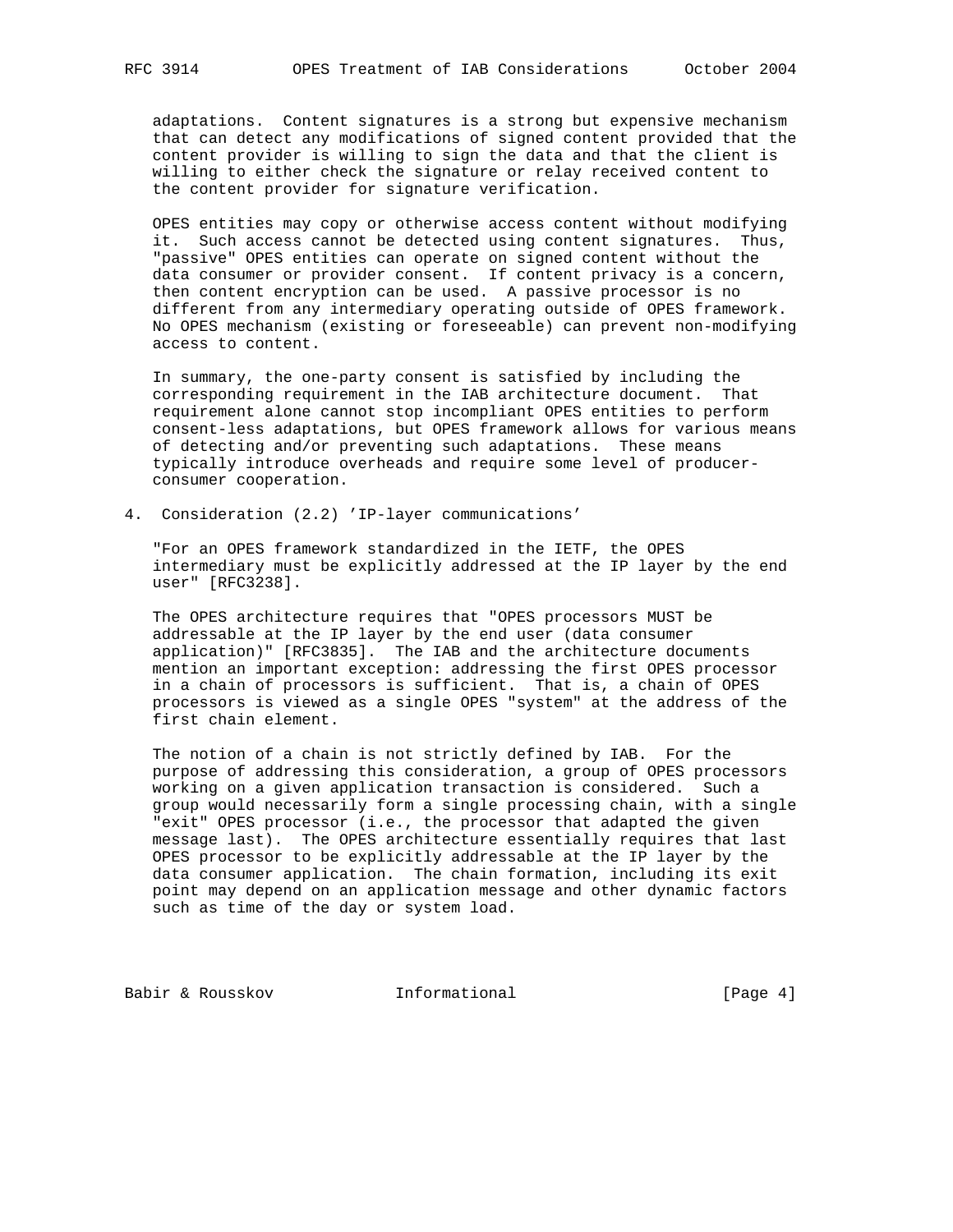Furthermore, if OPES processing is an internal processing step at a data consumer or a data provider application side, then the last OPES processor may reside in a private address space and may not be explicitly addressable from the outside. In such situations, the processing side must designate an addressable point on the same processing chain. That designated point may not be, strictly speaking, an OPES processor, but it will suffice as such as far as IAB considerations are concerned -- the data consumer application will be able to address it explicitly at the IP layer and it will represent the OPES processing chain to the outside world.

 Designating an addressable processing point avoids the conflict between narrow interpretation of the IAB consideration and real system designs. It is irrational to expect a content provider to provide access to internal hosts participating in content generation, whether OPES processors are involved or not. Moreover, providing such access would serve little practical purpose because internal OPES processors are not likely to be able to answer any data consumer queries, being completely out of content generation context. For example, an OPES processor adding customer-specific information to XML pages may not understand or be aware of any final HTML content that the data consumer application receives and may not be able to map end user request to any internal user identification. Since OPES requires the end of the message processing chain to be addressable, the conflict does not exist. OPES places no requirements on the internal architecture of data producer systems while requiring the entire OPES-related content production "system" to be addressable at the IP layer.

| Private Domain                  | Public Domain                                                  |                                          | Private Domain           |                         |
|---------------------------------|----------------------------------------------------------------|------------------------------------------|--------------------------|-------------------------|
| Data<br>Consumer<br>Application | $\left  \left\langle - - - \right $ network $\left  - \right $ | OPES System<br>with public<br>IP address | $\left  - - - - \right $ | Data<br>Provider<br>App |
|                                 |                                                                |                                          |                          |                         |

### Figure 1

### 5. Notification Considerations

 This section discusses how OPES framework addresses IAB Notification considerations 3.1 and 3.2.

Babir & Rousskov **Informational** [Page 5]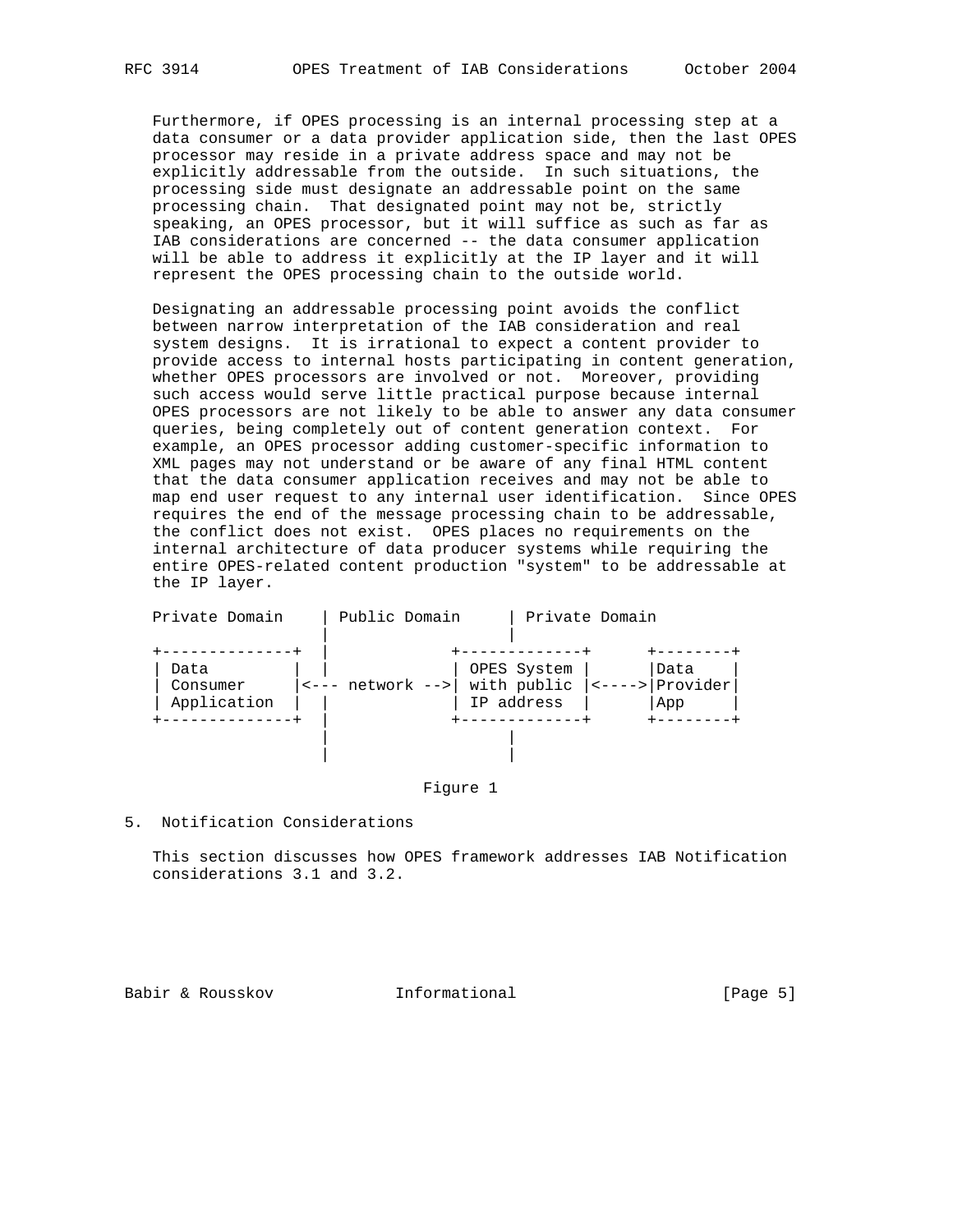# 5.1. Notification versus trace

 Before specific considerations are discussed, the relationship between IAB notifications and OPES tracing has to be explained. OPES framework concentrates on tracing rather than notification. The OPES Communications specification [RFC3897] defines "OPES trace" as application message information about OPES entities that adapted the message. Thus, OPES trace follows the application message it traces. The trace is for the recipient of the application message. Traces are implemented as extensions of application protocols being adapted and traced.

 As opposed to an OPES trace, provider notification (as implied by IAB) notifies the sender of the application message rather than the recipient. Thus, notifications propagate in the opposite direction of traces. Supporting notifications directly would require a new protocol. Figure 2 illustrates the differences between a trace and notification from a single application message point of view.

|  |                           |  | sender -- [message A]--> OPES -- [message A']--> recipient |  |              |
|--|---------------------------|--|------------------------------------------------------------|--|--------------|
|  |                           |  |                                                            |  | [with trace] |
|  |                           |  |                                                            |  |              |
|  | +-<-- [notification] ---+ |  |                                                            |  |              |

# Figure 2

 Since notifications cannot be piggy-backed to application messages, they create new messages and may double the number of messages the sender has to process. The number of messages that need to be proceed is larger if several intermediaries on the message path generate notifications. Associating notifications with application messages may require duplicating application message information in notifications and may require maintaining a sender state until notification is received. These actions increase the performance overhead of notifications.

 The level of available details in notifications versus provider interest in supporting notification is another concern. Experience shows that content providers often require very detailed information about user actions to be interested in notifications at all. For example, Hit Metering protocol [RFC2227] has been designed to supply content providers with proxy cache hit counts, in an effort to reduce cache busting behavior which was caused by content providers desire to get accurate site "access counts". However, the Hit Metering protocol is currently not widely deployed because the protocol does not supply content providers with information such as client IP addresses, browser versions, or cookies.

Babir & Rousskov **Informational** [Page 6]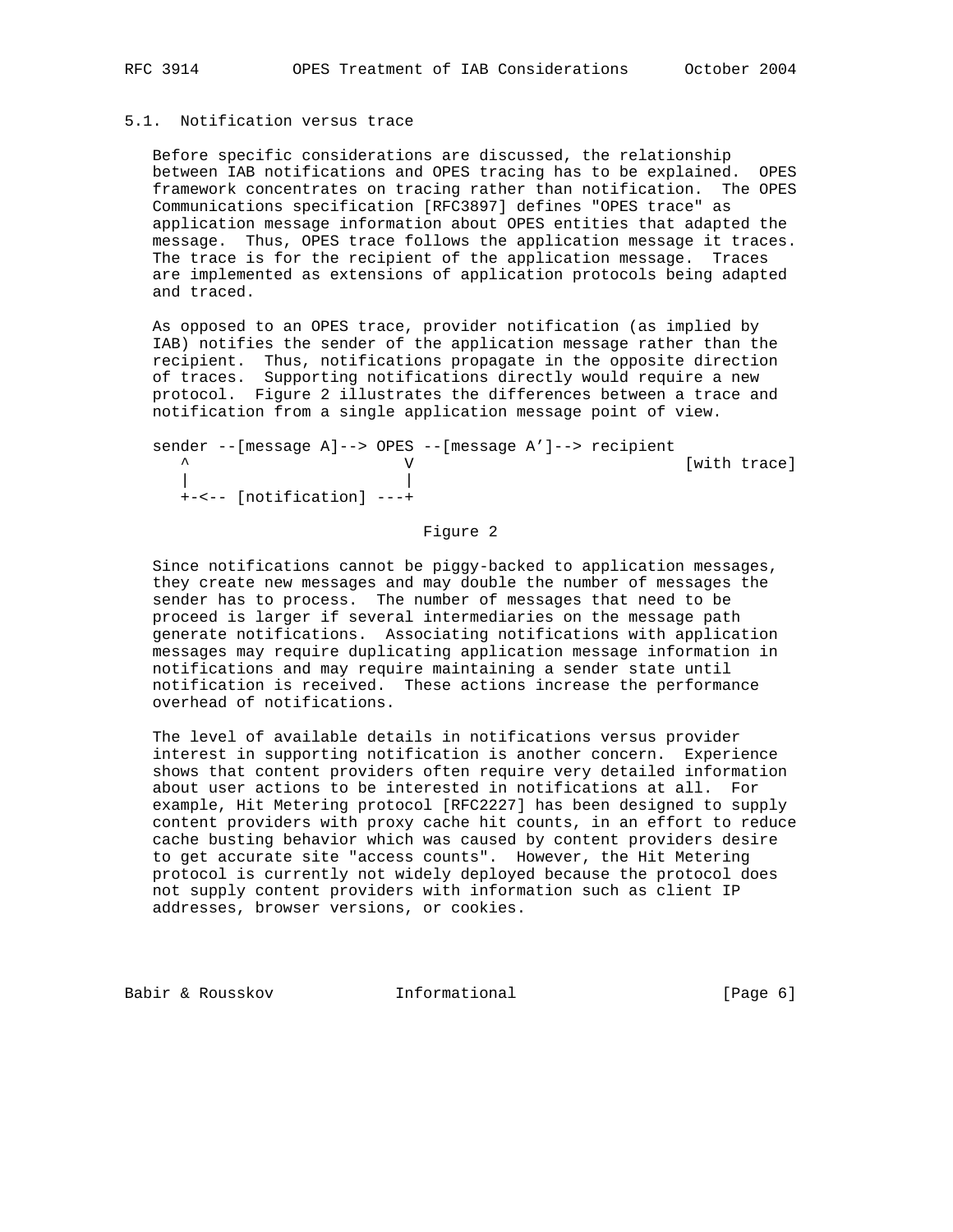Hit Metering experience is relevant because Hit Metering protocol was designed to do for HTTP caching intermediaries what OPES notifications are meant to do for OPES intermediaries. Performance requirements call for state reduction via aggregation of notifications while provider preferences call for state preservation or duplication. Achieving the right balance when two sides belong to different organizations and have different optimization priorities may be impossible.

 Thus, instead of explicitly supporting notifications at the protocol level, OPES concentrates on tracing facilities. In essence, OPES supports notifications indirectly, using tracing facilities. In other words, the IAB choice of "Notification" label is interpreted as "Notification assistance" (i.e., making notifications meaningful) and is not interpreted as a "Notification protocol".

 The above concerns call for making notification optional. The OPES architecture allows for an efficient and meaningful notification protocol to be implemented in certain OPES environments. For example, an OPES callout server attached to a gateway or firewall may scan outgoing traffic for signs of worm or virus activity and notify a local Intrusion Detection System (IDS) of potentially compromised hosts (e.g., servers or client PCs) inside the network. Such notifications may use OPES tracing information to pinpoint the infected host (which could be another OPES entity). In this example, notifications are essentially sent back to the content producer (the local network) and use OPES tracing to supply details.

 Another environment where efficient and meaningful notification using OPES tracing is possible are Content Delivery Networks (CDNs). A CDN node may use multiple content adaptation services to customize generic content supplied by the content producer (a web site). For example, a callout service may insert advertisements for client-local events. The CDN node itself may not understand specifics of the ad insertion algorithm implemented at callout servers. However, the node may use information in the OPES trace (e.g., coming from the callout service) to notify the content producer. Such notifications may be about the number of certain advertisements inserted (i.e., the number of "impressions" delivered to the customer) or even the number of ad "clicks" the customer made (e.g., if the node hosts content linked from the ads). Callout services doing ad insertion may lack details (e.g., a customer ID/address or a web server authentication token) to contact the content producer directly in this case. Thus, OPES trace produced by an OPES service becomes essential in enabling meaningful notifications that the CDN node sends to the content producer.

Babir & Rousskov **Informational** [Page 7]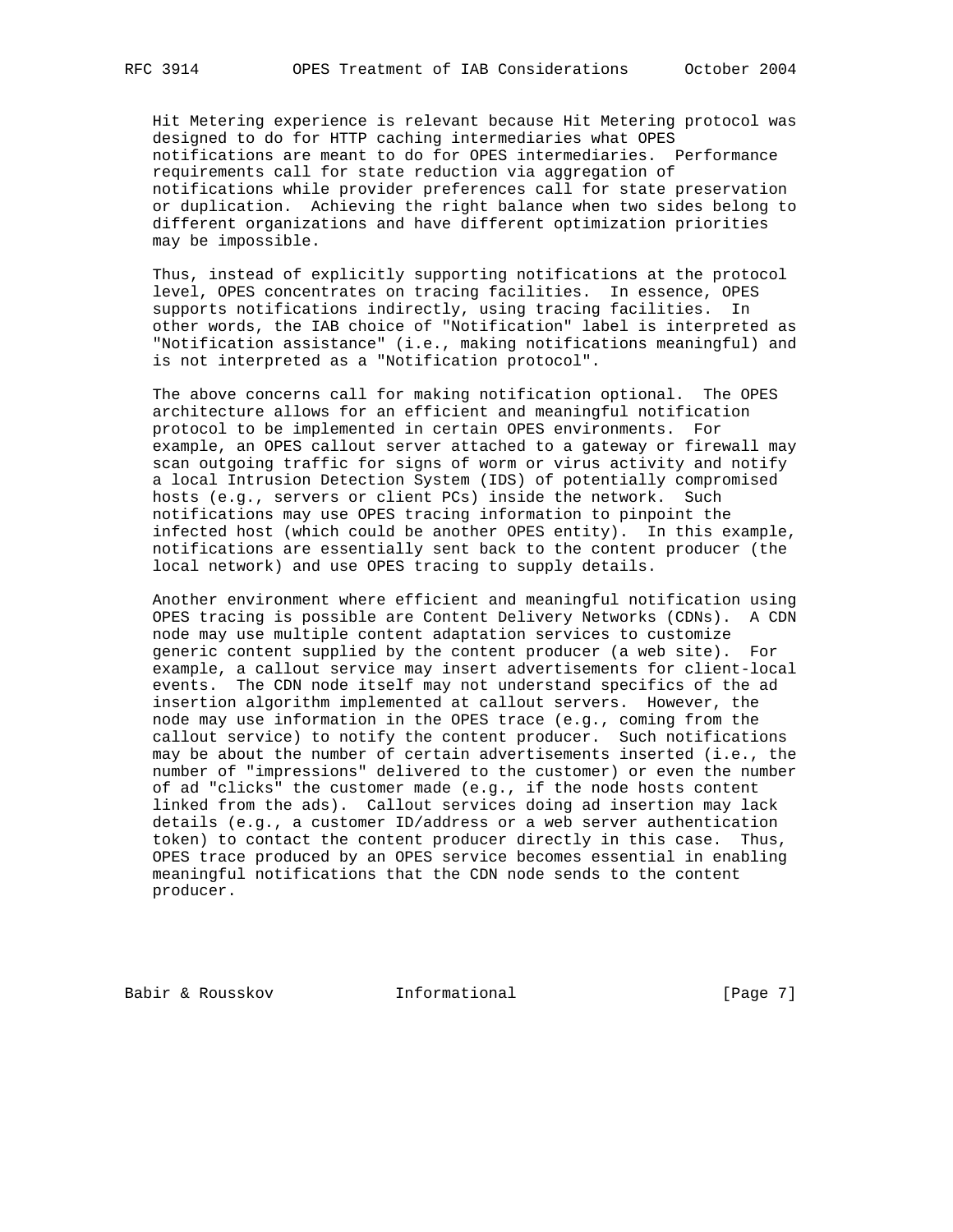5.2. An example of an OPES trace for HTTP

 The example below illustrates adaptations done to HTTP request at an OPES processor operated by the client ISP. Both original (as sent by an end user) and adapted (as received by the origin web server) requests are shown. The primary adaptation is the modification of HTTP "Accept" header. The secondary adaptation is the addition of an OPES-System HTTP extension header [I-D.ietf-opes-http].

 GET /pub/WWW/ HTTP/1.1 Host: www.w3.org Accept: text/plain

### Figure 3

... may be adapted by an ISP OPES system to become:

 GET /pub/WWW/ HTTP/1.1 Host: www.w3.org Accept: text/plain; q=0.5, text/html, text/x-dvi; q=0.8 OPES-System: http://www.isp-example.com/opes/?client-hash=1234567

## Figure 4

 The example below illustrates adaptations done to HTTP response at an OPES intermediary operated by a Content Distribution Network (CDN). Both original (as sent by the origin web server) and adapted (as received by the end user) responses are shown. The primary adaptation is the conversion from HTML markup to plain text. The secondary adaptation is the addition of an OPES-System HTTP extension header.

 HTTP/1.1 200 OK Content-Length: 12345 Content-Encoding: text/html

<html><head><h1>Available Documenta...

#### Figure 5

... may be adapted by a CDN OPES system to become:

 HTTP/1.1 200 OK Content-Length: 2345 Content-Encoding: text/plain OPES-System: http://www.cdn-example.com/opes/?site=7654&svc=h2t

AVAILABLE DOCUMENTA...

```
 Figure 6
```
Babir & Rousskov **Informational** [Page 8]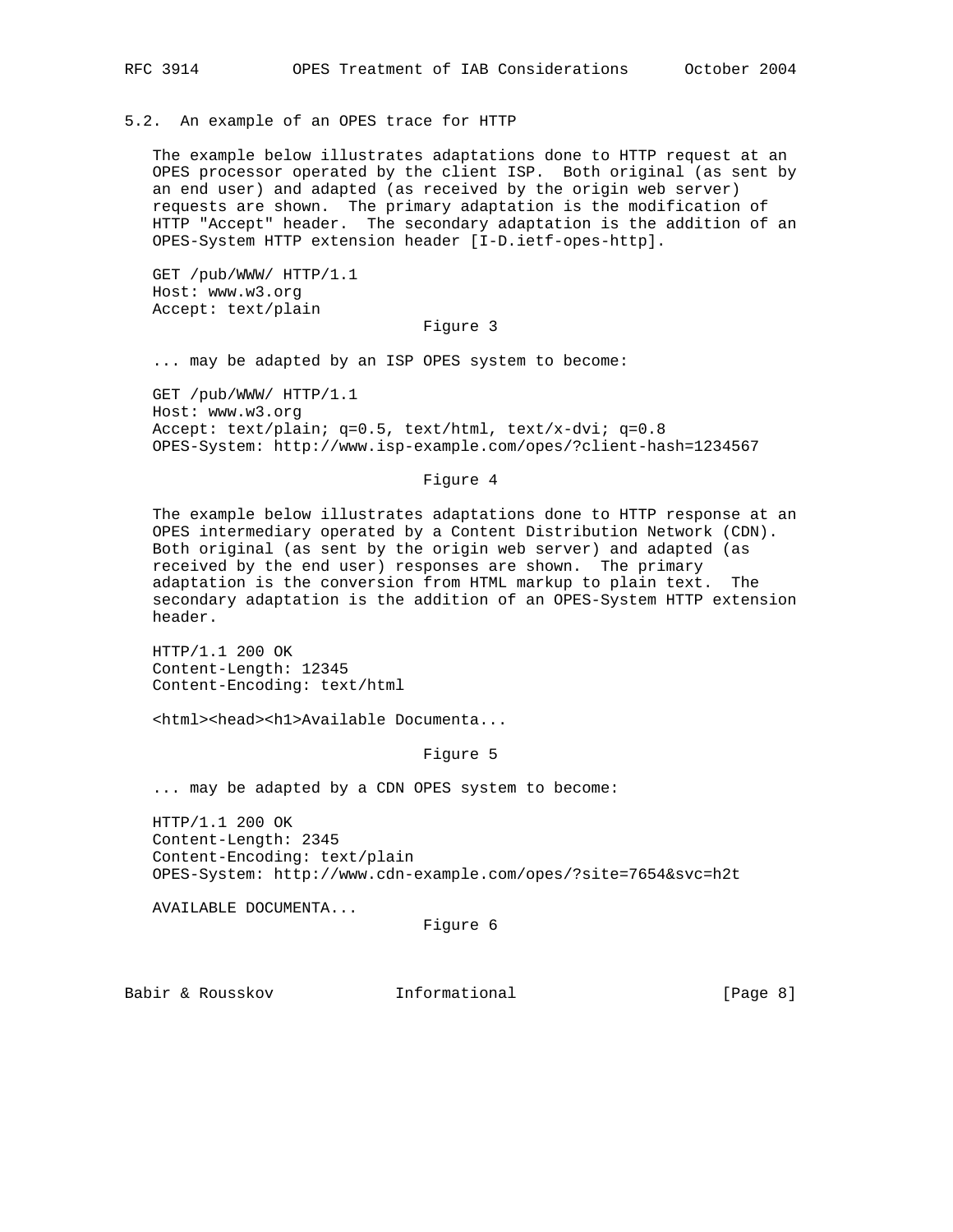In the above examples, OPES-System header values contain URIs that may point to OPES-specific documents such as description of the OPES operator and its privacy policy. Those documents may be parameterized to allow for customizations specific to the transaction being traced (e.g., client or even transaction identifier may be used to provide more information about performed adaptations). An OPES- Via header may be used to provide a more detailed trace of specific OPES entities within an OPES System that adapted the message. Traced OPES URIs may be later used to request OPES bypass [RFC3897].

### 5.3. Consideration (3.1) 'Notification'

 "The overall OPES framework needs to assist content providers in detecting and responding to client-centric actions by OPES intermediaries that are deemed inappropriate by the content provider" [RFC3238].

 OPES tracing mechanisms assist content providers in detecting client-centric actions by OPES intermediaries. Specifically, a compliant OPES intermediary or system notifies a content provider of its presence by including its tracing information in the application protocol requests. An OPES system MUST leave its trace [RFC3897]. Detection assistance has its limitations. Some OPES intermediaries may work exclusively on responses and may not have a chance to trace the request. Moreover, some application protocols may not have explicit requests (e.g., a content push service).

 OPES tracing mechanisms assist content providers in responding to client-centric actions by OPES intermediaries. Specifically, OPES traces MUST include identification of OPES systems and SHOULD include a list of adaptation actions performed on provider's content. This tracing information may be included in the application request. Usually, however, this information will be included in the application response, an adapted version of which does not reach the content provider. If OPES end points cooperate, then notification can be assisted with traces. Content providers that suspect or experience difficulties can do any of the following:

 o Check whether requests they receive pass through OPES intermediaries. Presence of OPES tracing info will determine that. This check is only possible for request/response protocols. For other protocols (e.g., broadcast or push), the provider would have to assume that OPES intermediaries are involved until proven otherwise.

Babir & Rousskov **Informational** [Page 9]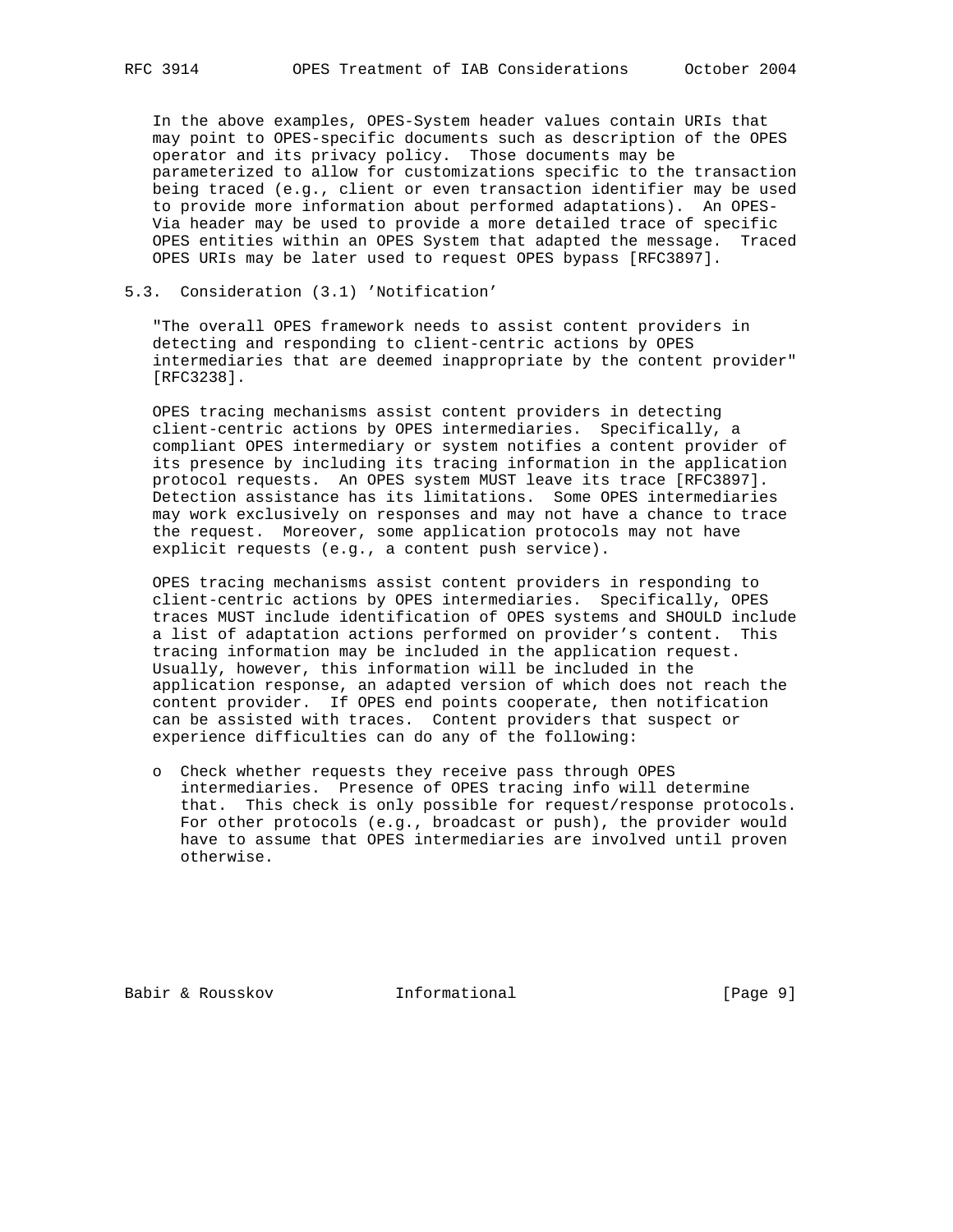- o If OPES intermediaries are suspected, request OPES traces from potentially affected user(s). The trace will be a part of the application message received by the user software. If involved parties cooperate, the provider(s) may have access to all the needed information. Certainly, lack of cooperation may hinder access to tracing information. To encourage cooperation, data providers might be able to deny service to uncooperative users.
- o Some traces may indicate that more information is available by accessing certain resources on the specified OPES intermediary or elsewhere. Content providers may query for more information in this case.
- o If everything else fails, providers can enforce no-adaptation policy using appropriate OPES bypass mechanisms and/or end-to-end encryption mechanisms.

 OPES detection and response assistance is limited to application protocols with support for tracing extensions. For example, HTTP [RFC2616] has such support while DNS over UDP does not.

5.4. Consideration (3.2) 'Notification'

 "The overall OPES framework should assist end users in detecting the behavior of OPES intermediaries, potentially allowing them to identify imperfect or compromised intermediaries" [RFC3238].

 OPES tracing mechanisms assist end users in detecting OPES intermediaries. Specifically, a compliant OPES intermediary or system notifies an end user of its presence by including its tracing information in the application protocol messages sent to the client. An OPES system MUST leave its trace [RFC3897]. However, detection assistance has its limitations. Some OPES systems may work exclusively on requests and may not have a chance to trace the response. Moreover, some application protocols may not have explicit responses (e.g., event logging service).

 OPES detection assistance is limited to application protocols with support for tracing extensions. For example, HTTP [RFC2616] has such support while DNS over UDP does not.

6. Consideration (3.3) 'Non-blocking'

 "If there exists a "non-OPES" version of content available from the content provider, the OPES architecture must not prevent users from retrieving this "non-OPES" version from the content provider" [RFC3238].

Babir & Rousskov **Informational** [Page 10]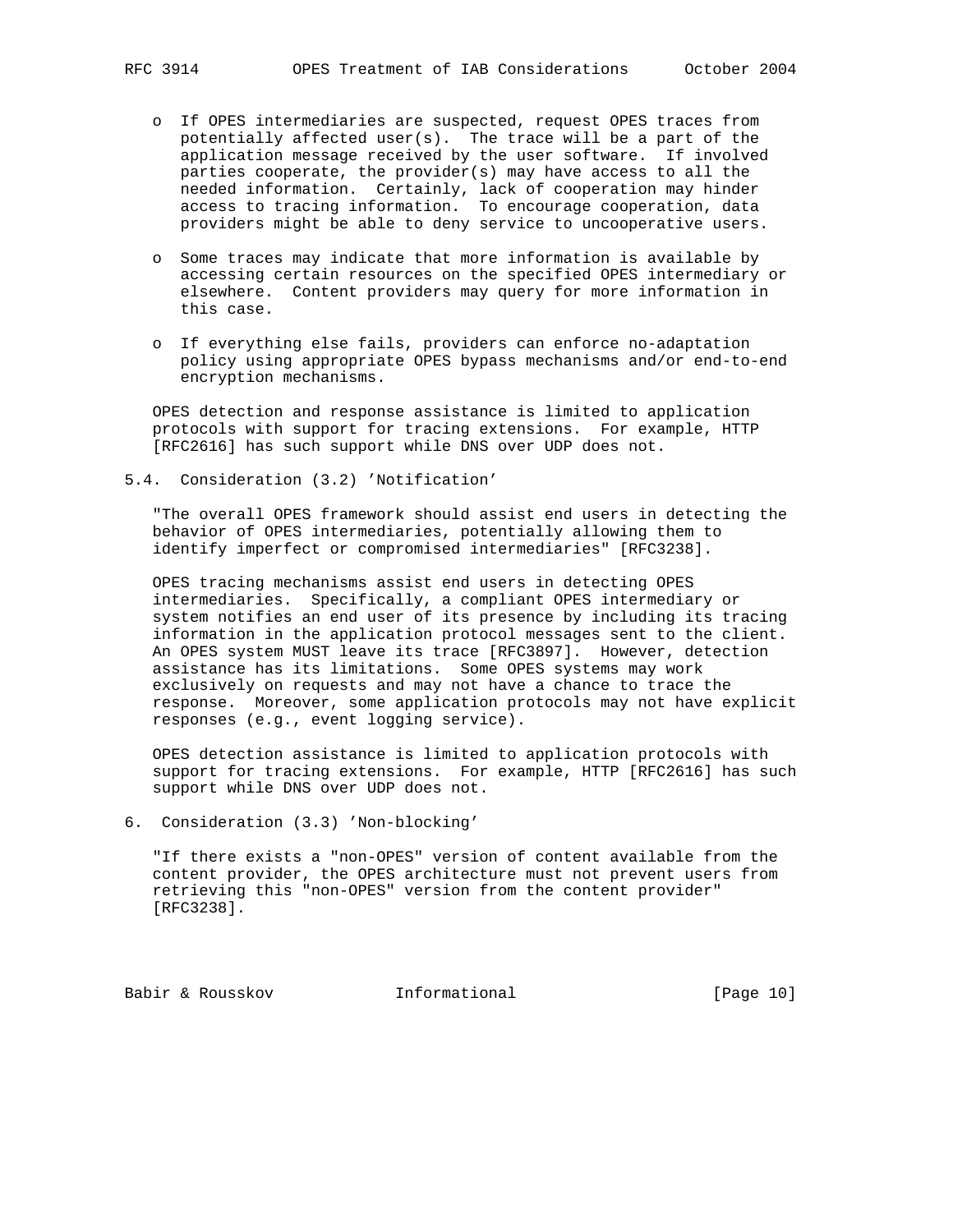"OPES entities MUST support a bypass feature" [RFC3897]. If an application message includes bypass instructions and an OPES intermediary is not configured to ignore them, the matching OPES intermediary will not process the message. An OPES intermediary may be configured to ignore bypass instructions only if no non-OPES version of content is available. Bypass may generate content errors since some OPES services may be essential but may not be configured as such.

 Bypass support has limitations similar to the two notification related considerations above.

7. Consideration (4.1) 'URI resolution'

 "OPES documentation must be clear in describing these services as being applied to the result of URI resolution, not as URI resolution itself" [RFC3238].

 "OPES Scenarios and Use Cases" specification [RFC3752] documents content adaptations that are in scope of the OPES framework. Scenarios include content adaptation of requests and responses. These documented adaptations do not include URI resolution. In some environments, it is technically possible to use documented OPES mechanisms to resolve URIs (and other kinds of identifiers or addresses). The OPES framework cannot effectively prevent any specific kind of adaptation.

 For example, a CDN node may substitute domain names in URLs with CDN-chosen IP addresses, essentially performing a URI resolution on behalf of the content producer (i.e., the web site owner). An OPES callout service running on a user PC may rewrite all HTML-embedded advertisement URLs to point to a user-specified local image, essentially performing a URI redirection on behalf of the content consumer (i.e., the end user). Such URI manipulations are outside of the OPES framework scope, but cannot be effectively eliminated from the real world.

8. Consideration (4.2) 'Reference validity'

 "All proposed services must define their impact on inter- and intra document reference validity" [RFC3238].

 The OPES framework does not propose adaptation services. However, OPES tracing requirements include identification of OPES intermediaries and services (for details, see "Notification" consideration sections in this document). It is required that

Babir & Rousskov **Informational** [Page 11]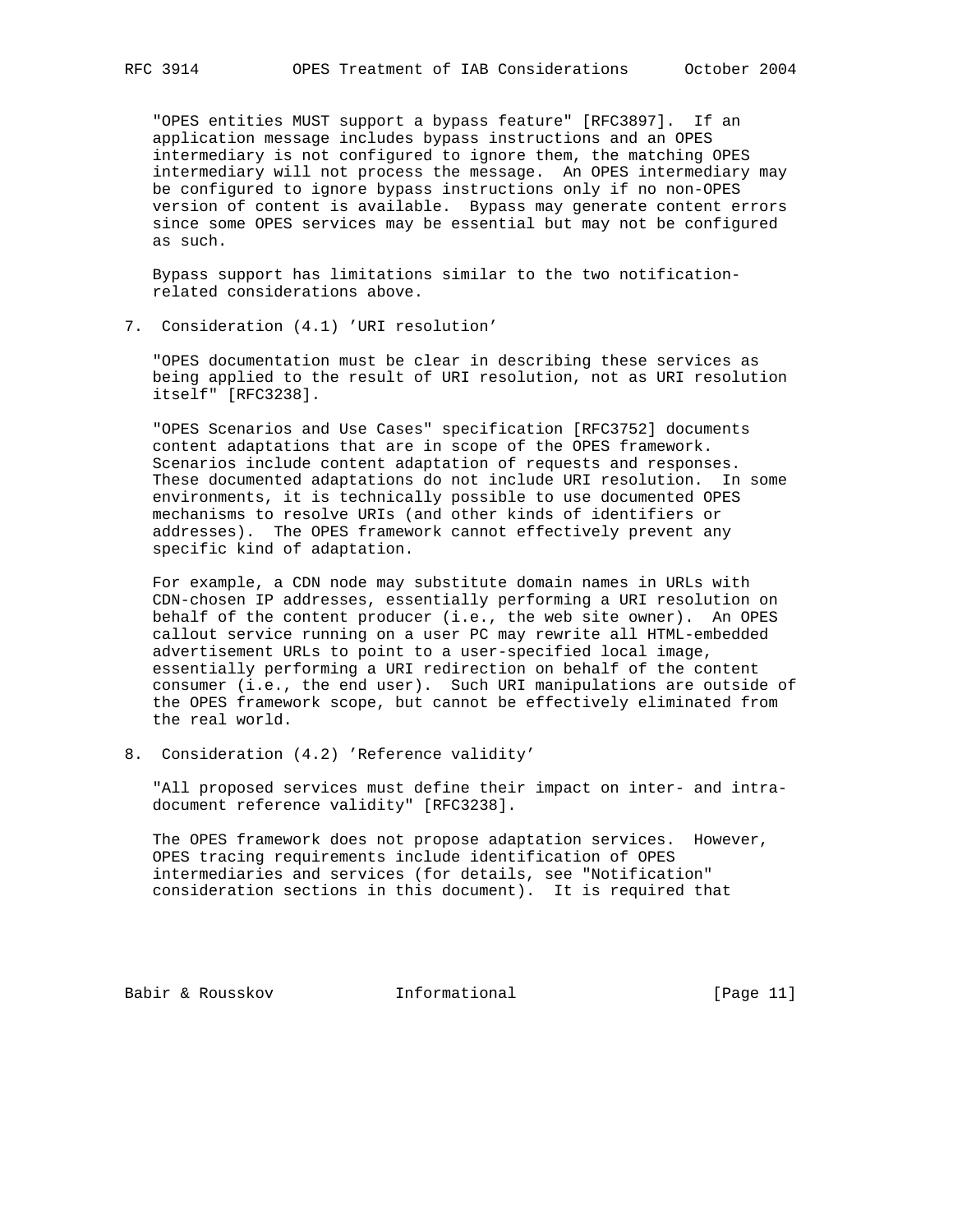provided identification can be used to locate information about the OPES intermediaries, including the description of impact on reference validity [RFC3897].

9. Consideration (4.3) 'Addressing extensions'

 "Any services that cannot be achieved while respecting the above two considerations may be reviewed as potential requirements for Internet application addressing architecture extensions, but must not be undertaken as ad hoc fixes" [RFC3238].

 OPES framework does not contain ad hoc fixes. This document in combination with and other OPES documents should be sufficient to inform service creators of IAB considerations. If a service does URI resolution or silently affects document reference validity, the authors are requested to review service impact on Internet application addressing architecture and work within IETF on potential extension requirements. Such actions would be outside of the current OPES framework.

10. Consideration (5.1) 'Privacy'

 "The overall OPES framework must provide for mechanisms for end users to determine the privacy policies of OPES intermediaries" [RFC3238].

 OPES tracing mechanisms allow end users to identify OPES intermediaries (for details, see "Notification" consideration sections in this document). It is required that provided identification can be used to locate information about the OPES intermediaries, including their privacy policies.

 The term "privacy policy" is not defined in this context (by IAB or OPES working group). OPES tracing mechanisms allow end users and content providers to identify an OPES system and/or intermediaries. It is believed that once an OPES system is identified, it would be possible to locate relevant information about that system, including information relevant to requesters perception of privacy policy or reference validity.

11. Consideration 'Encryption'

 "If OPES is chartered, the OPES working group will also have to explicitly decide and document whether the OPES architecture must be compatible with the use of end-to-end encryption by one or more ends of an OPES-involved session. If OPES was compatible with end-to-end encryption, this would effectively ensure that OPES boxes would be

Babir & Rousskov **Informational** [Page 12]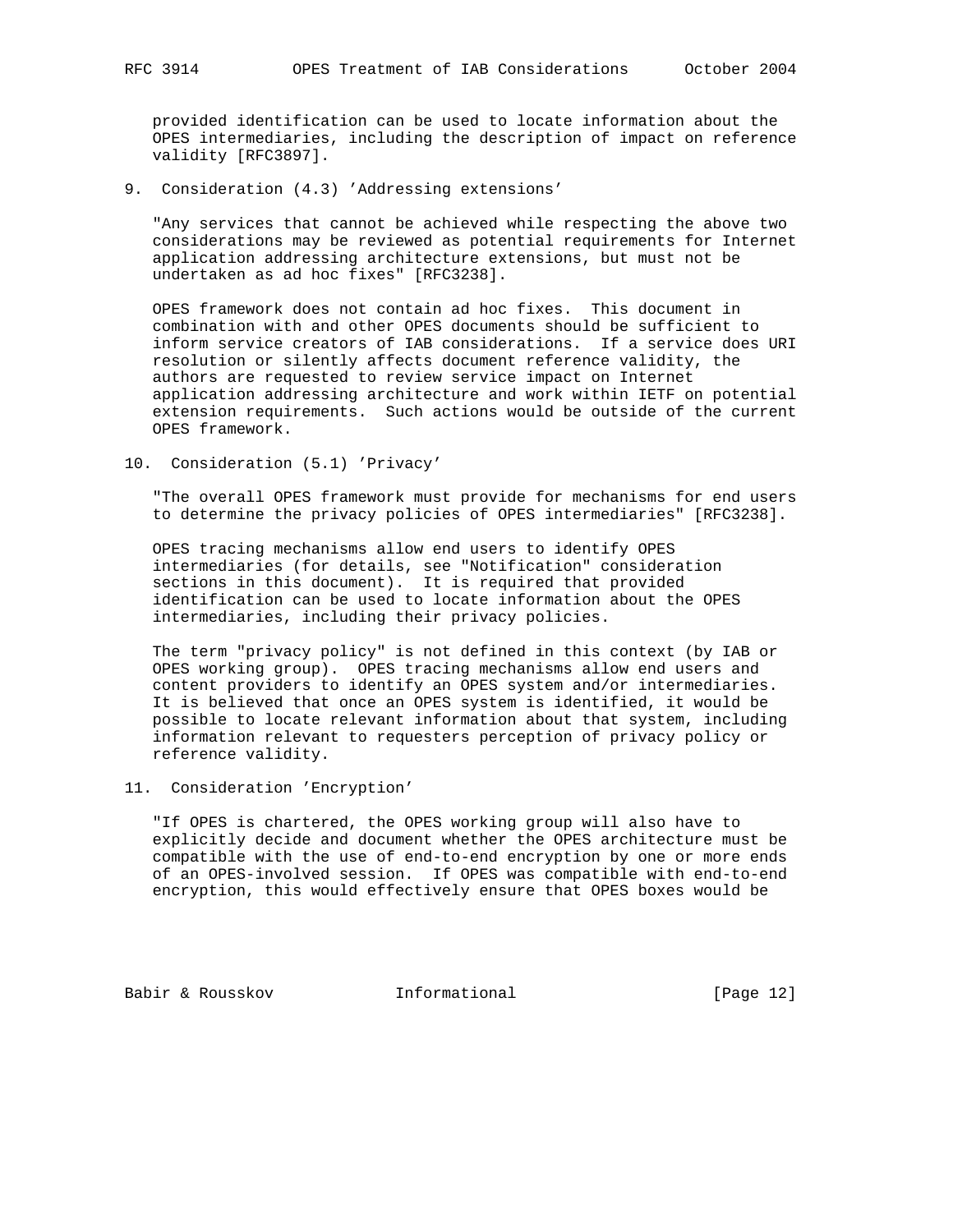restricted to ones that are known, trusted, explicitly addressed at the IP layer, and authorized (by the provision of decryption keys) by at least one of the ends" [RFC3238].

 The above quoted requirement was not explicitly listed as on of the IAB considerations, but still needs to be addressed. The context of the quote implies that the phrase "end-to-end encryption" refers to encryption along all links of the end-to-end path, with the OPES intermediaries as encrypting/decrypting participants or hops (e.g., encryption between the provider and the OPES intermediaries, and between the OPES intermediaries and the client).

 Since OPES processors are regular hops on the application protocol path, OPES architecture allows for such encryption, provided the application protocol being adapted supports it. Hop-by-hop encryption would do little good for the overall application message path protection if callout services have to receive unencrypted content. To allow for complete link encryption coverage, OPES callout protocol (OCP) supports encryption of OCP connections between an OPES processor and a callout server via optional (negotiated) transport encryption mechanisms [I-D.ietf-opes-ocp-core].

 For example, TLS encryption [RFC2817] can be used among HTTP hops (some of which could be OPES processors) and between each OPES processor and a callout server.

#### 12. Security Considerations

 This document does not define any mechanisms that may be subject to security considerations. This document scope is to address specific IAB considerations. Security of OPES mechanisms are discussed in Security Considerations sections of the corresponding OPES framework documents.

 For example, OPES tracing mechanisms assist content providers and consumers in protecting content integrity and confidentiality by requiring OPES intermediaries to disclose their presence. Security of the tracing mechanism is discussed in the Security Considerations section of [RFC3897].

### 13. Compliance

 This document may be perceived as a proof of OPES compliance with IAB implied recommendations. However, this document does not introduce any compliance subjects. Compliance of OPES implementations is defined in other OPES documents discussed above.

Babir & Rousskov **Informational** [Page 13]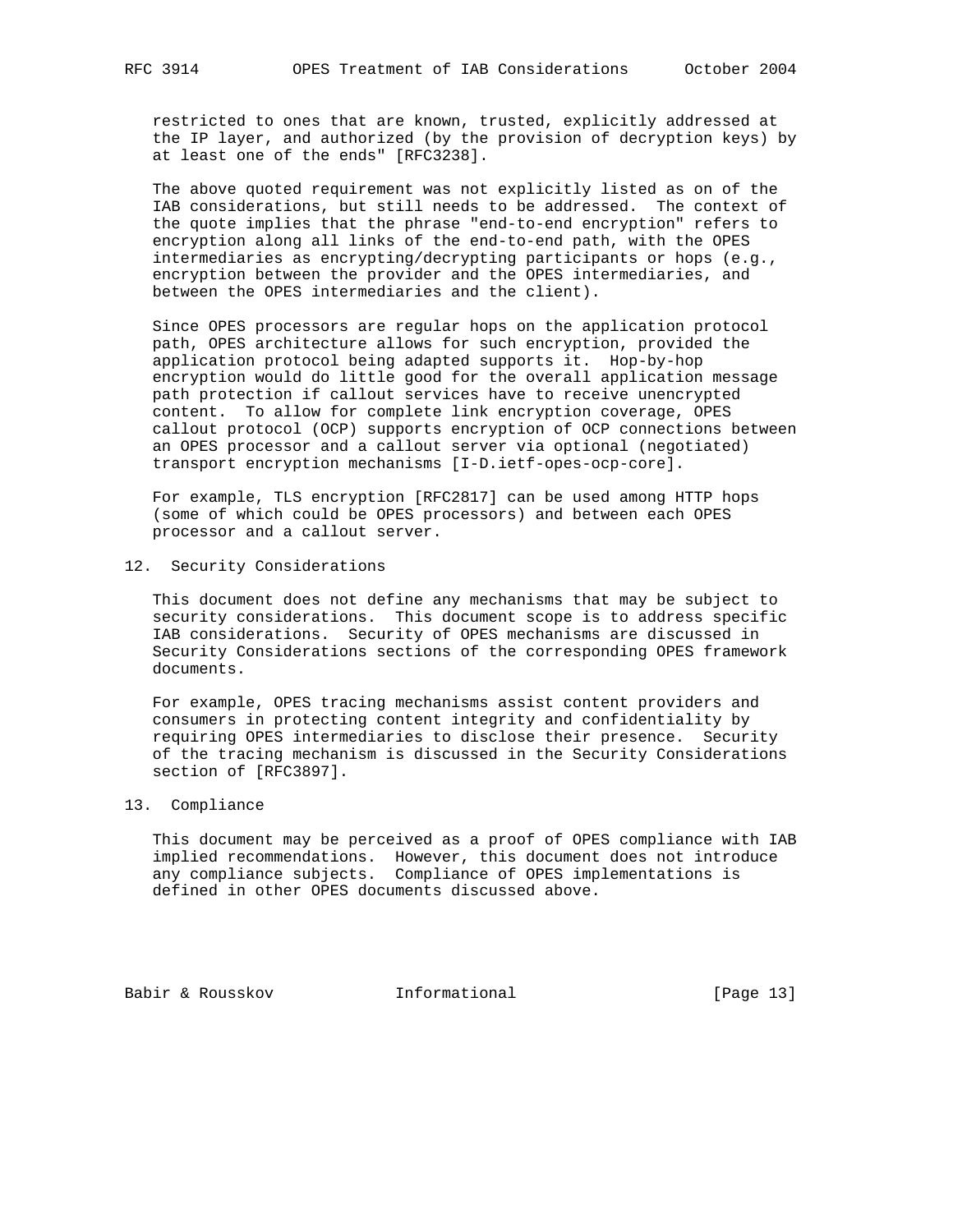| 14. | References |
|-----|------------|
|     |            |

14.1. Normative References

| [RFC3238] | Floyd, S. and L. Daigle, "IAB<br>Architectural and Policy Considerations |
|-----------|--------------------------------------------------------------------------|
|           | for Open Pluggable Edge Services", RFC<br>3238, January 2002.            |
| [RFC3752] | Barbir, A., Burger, E., Chen, R.,                                        |

- McHenry, S., Orman, H. and R. Penno, "Open Pluggable Edge Services (OPES) Use Cases and Deployment Scenarios", RFC 3752, April 2004.
	- [RFC3835] Barbir, A., Penno, R., Chen, R., Hofmann, M., and H. Orman, "An Architecture for Open Pluggable Edge Services (OPES)", RFC 3835, August 2004.
	- [RFC3897] Barbir, A., "Open Pluggable Edge Services (OPES) Entities and End Points Communication", RFC 3897, September 2004.
- 14.2. Informative References

| [RFC2227]              | Mogul, J. and P. Leach, "Simple<br>Hit-Metering and Usage-Limiting for<br>HTTP", RFC 2227, October 1997.                                                                  |
|------------------------|---------------------------------------------------------------------------------------------------------------------------------------------------------------------------|
| [RFC2616]              | Fielding, R., Gettys, J., Mogul, J.,<br>Frystyk, H., Masinter, L., Leach, P.<br>and T. Berners-Lee, "Hypertext Transfer<br>Protocol -- HTTP/1.1", RFC 2616, June<br>1999. |
| [RFC2817]              | Khare, R. and S. Lawrence, "Upgrading<br>to TLS Within HTTP/1.1", RFC 2817, May<br>2000.                                                                                  |
| $[I-D.ietf-opes-http]$ | Rousskov, A. and M. Stecher, "HTTP<br>adaptation with OPES", Work in<br>Progress, October 2003.                                                                           |

Babir & Rousskov Informational [Page 14]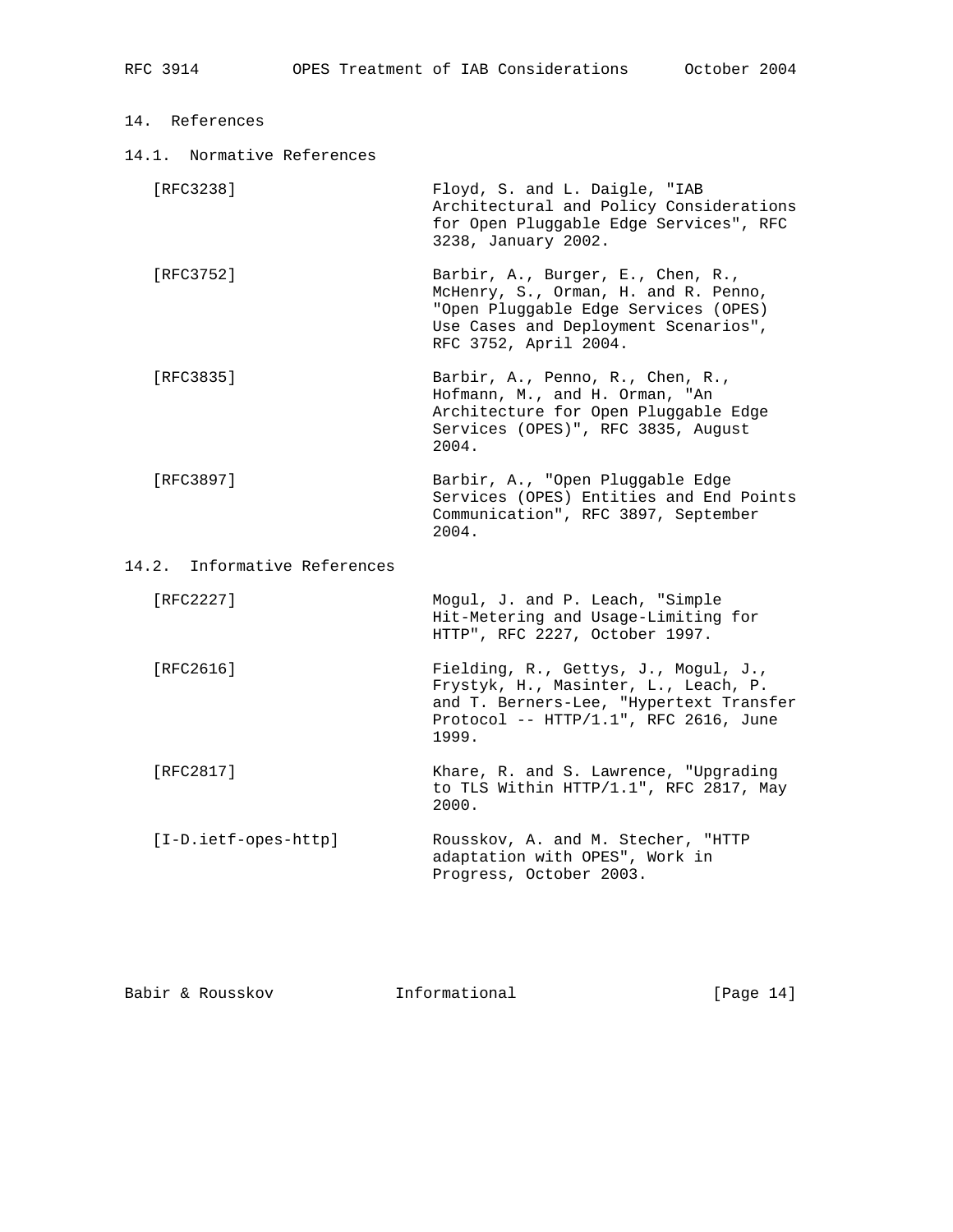[I-D.ietf-opes-ocp-core] Rousskov, A., "OPES Callout Protocol Core", Work in Progress, November 2003.

Authors' Addresses

 Abbie Barbir Nortel Networks 3500 Carling Avenue Nepean, Ontario CA

 Phone: +1 613 763 5229 EMail: abbieb@nortelnetworks.com

 Alex Rousskov The Measurement Factory

 EMail: rousskov@measurement-factory.com URI: http://www.measurement-factory.com/